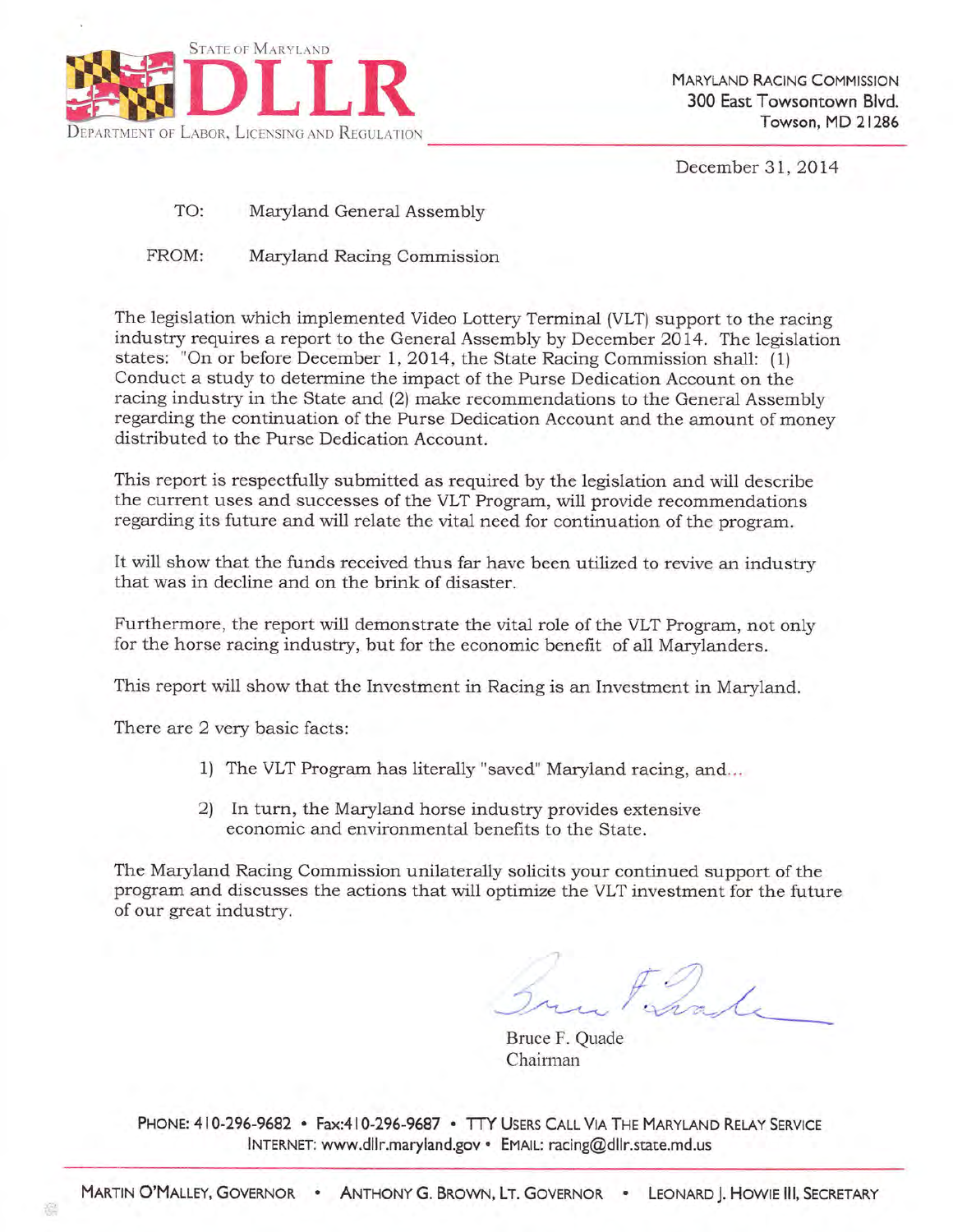# **MARYLAND RACING COMMISSION**

# **REPORT TO THE MARYLAND GENERAL ASSEMBLY**

**January 1, 2015**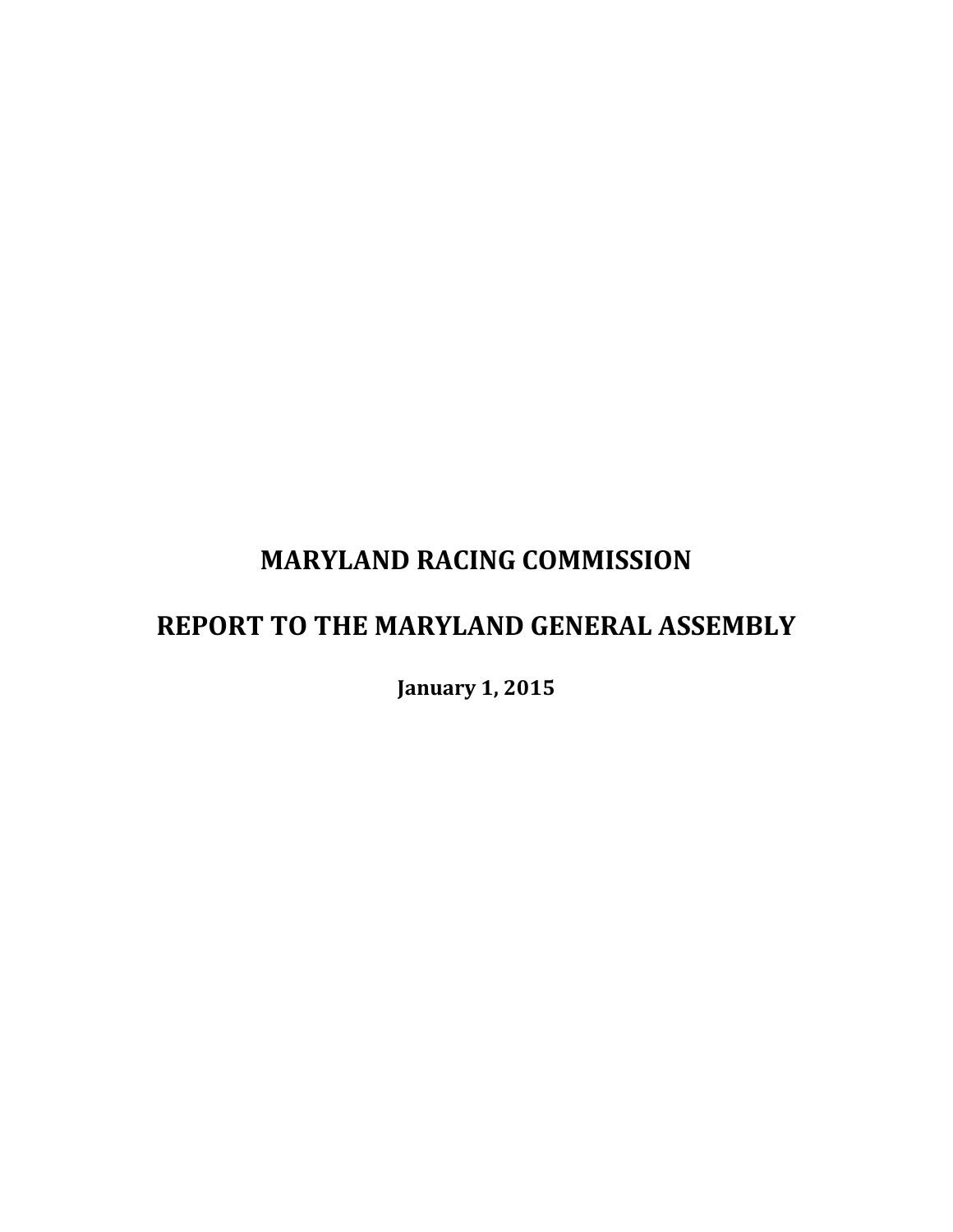# **Table of Contents**

# **Table of Figures**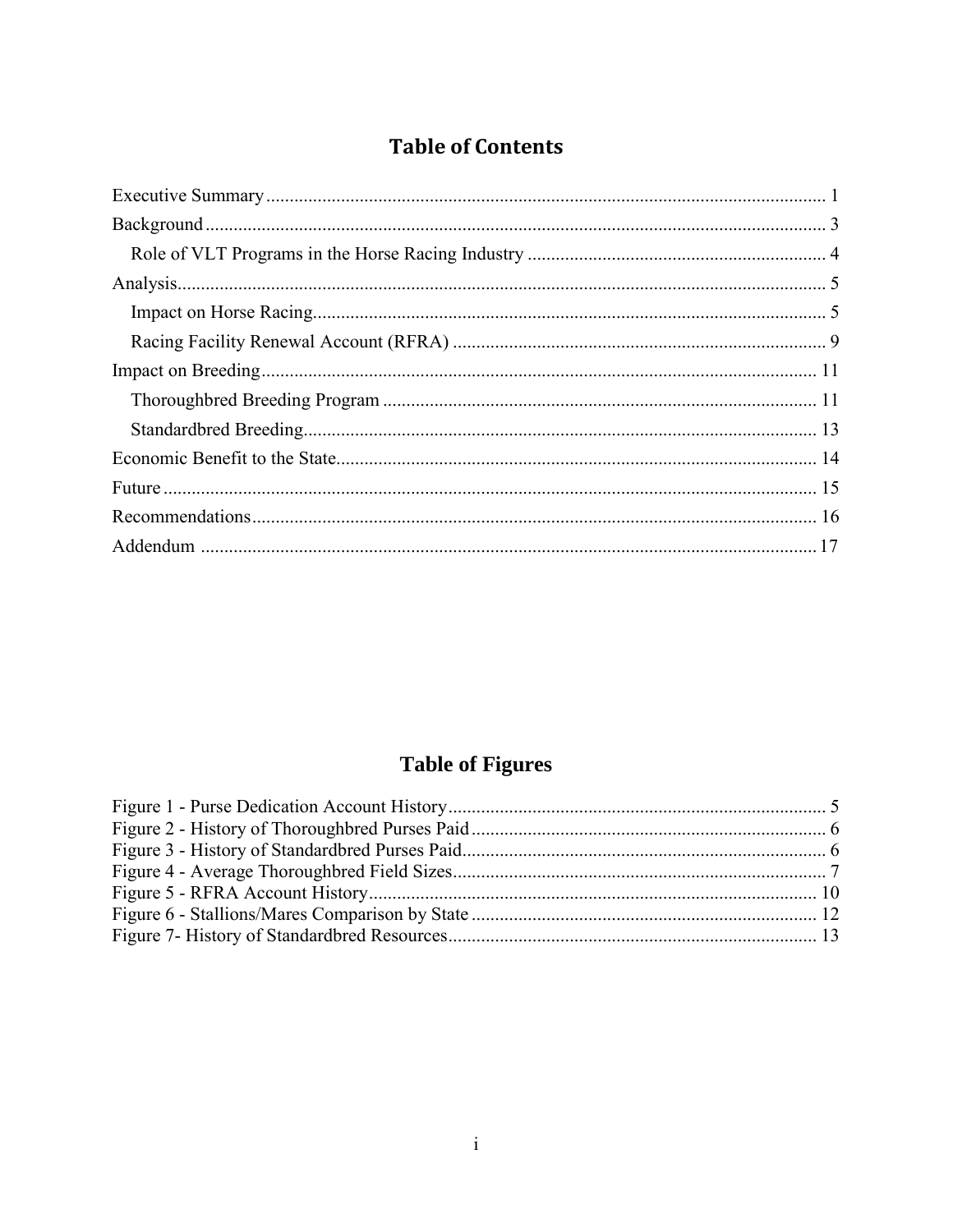## <span id="page-3-0"></span>**Executive Summary**

The horse racing industry throughout the United States has undergone a dramatic change since the proliferation of alternative gambling options. In Maryland, horseracing was the only form of legalized gambling until 1973 when the lottery was initiated. Since then, numerous other forms of legalized gambling have been introduced. There is widespread competition for the gambling dollar within the State. Because of the evolution, and proliferation of gambling opportunities both here and in our surrounding states and the fact that Maryland was a late entry into legalizing Video Lottery Terminals (VLTs), our State and the horse racing industry suffered greatly. Since there is virtually no end to competition for the gambling dollar, the horse industry has had to develop a new economic model in order to remain competitive. Video Lottery Terminal support is vital to this model.

In the decade prior to the initiation of the VLT Program, Maryland lost nearly 80 percent of its stallions, mares and foals. No industry can afford to lose that much of its inventory and remain viable. Maryland racing went from third or fourth behind Kentucky, Florida and California to fifteenth or sixteenth behind places like Idaho and Indiana. It looked like a sad ending to a rich story of Maryland racing history and heritage.

However, in 2010, Maryland racing began to receive VLT monies to supplement revenue generated within the industry and there was hope. The effect on the Maryland horse industry has been and is profoundly positive. In the short time VLT revenue has been invested in the industry, a remarkable revitalization has occurred. VLT revenue has allowed for increased purses for owners and trainers, provided the financial stability for the race tracks to refurbish and repair their aging facilities and established a firm base for the breeders to develop and expand their programs.

The industry is making huge strides on its road to recovery as will be demonstrated in the report.

The report will also show that the investment in horse racing has an enormous economic effect in Maryland, an effect that has been valued at \$1.6 billion and accounts for over 28,000 jobs.

The combination of the benefits to so many people and so many industries directly involved with racing, coupled with the sound economic benefits that accrue to the State, illustrates the vital role that VLT revenues play in supporting horse racing. It is the strong opinion of the Maryland Racing Commission that the VLT support has already greatly enhanced and assisted horseracing and that its continued support benefits not only the horse industry but the entire State. The details of these turnarounds will be explained and illustrated in the report, but the crucial and compelling fact is VLT support to the horse industry must be maintained. The report will demonstrate how the VLT support to date has literally turned around the Maryland horse racing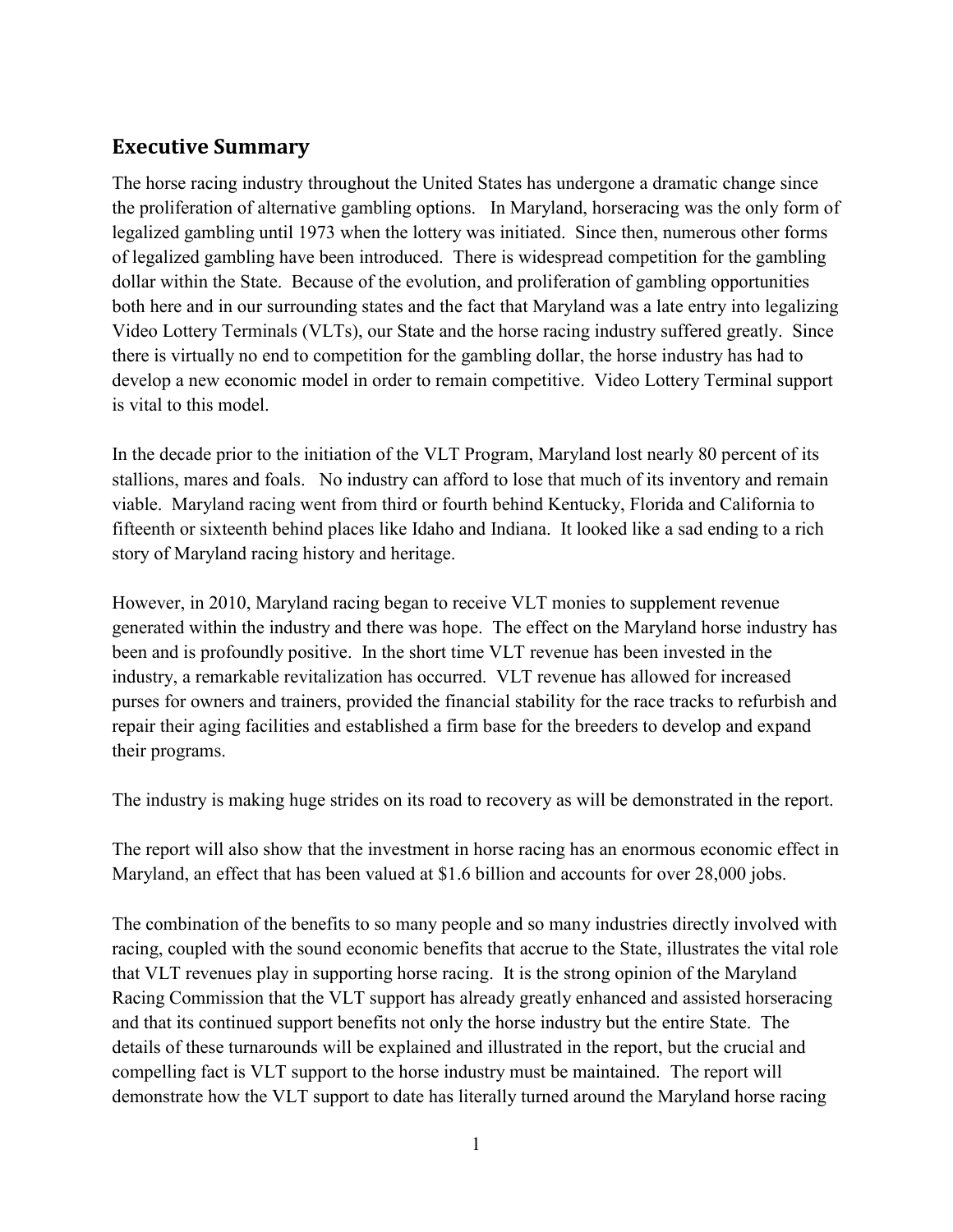and breeding industries, and will illustrate the importance of continued support at the level provided for in the present law.

<span id="page-4-0"></span>The Commissioners believe that after reviewing this Report, the General Assembly will concur with our view that the investment of VLT revenue in horse racing has been wise, and that to recognize its full benefits, funding must continue at the prescribed level. We respectfully solicit your support.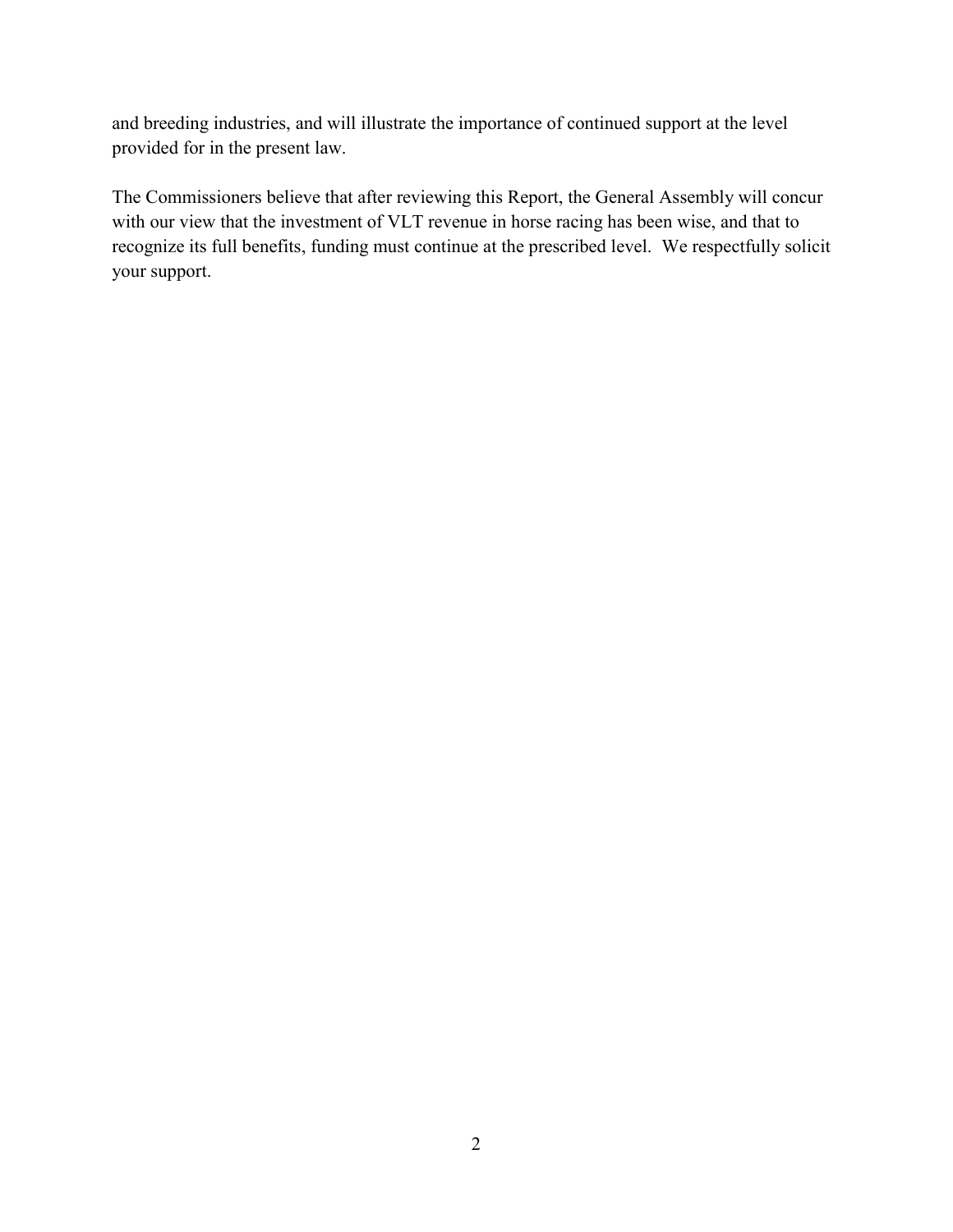## **Background**

The Maryland VLT statute, as amended, allows for six VLT facilities located in Alleghany, Anne Arundel, Cecil, Prince Georges and Worcester Counties along with Baltimore City. The racing industry began receiving 7.0 percent of the VLT commissions earned by the five operating facilities for purses and breeders and 2.5 percent for capital improvements and operations at race tracks.<sup>1</sup> Upon opening of the Baltimore City location the funds received for capital improvements was reduced from 2.5 percent to 1.0 percent.

The VLT Program benefits all aspect of horse racing. The Program is segregated into the following sub-programs:

- **Purse Dedication Account** which provides funding to thoroughbred and standardbred purses and breeder funds
- **Race Track and Facility Renewal Account** which provides funding for capital improvements at Laurel, Pimlico, Timonium, Ocean Downs and Rosecroft race tracks
- **Grants for the benefit of the following municipalities:** 
	- o Alleghany County
	- o Anne Arundel County
	- o Baltimore City
	- o Cecil County
	- o Worcester County
	- o City of Berlin
	- o Ocean City
	- o Ocean Pines Community

In establishing the Video Lottery Terminal (VLT) program in Maryland, the General Assembly provided for 7% of proceeds from video lottery terminals at each video lottery facility to go to a Purse Dedication Account (PDA), under the authority of the State Racing Commission. The Commission was directed to allocate 80% of the funds in the PDA to the Thoroughbred industry and 20% to the Standardbred industry. Of those amounts, 89% goes directly to purses and 11% to the respective Bred Race Funds. $2$  The horse racing industry was projected to receive a maximum of \$100 million in annual assistance for purses and bred funds. However, currently the industry is only receiving \$40 million.

<sup>&</sup>lt;sup>1</sup> Upon the opening of the facility located in Prince Georges County the horse racing industry percentages will be reduced from 7.0 percent to 6.0 percent.

<sup>&</sup>lt;sup>2</sup> The original 2007 legislation divided the PDA money into 85% and 15% shares to the purses and Funds; this was amended to the present level in 2009.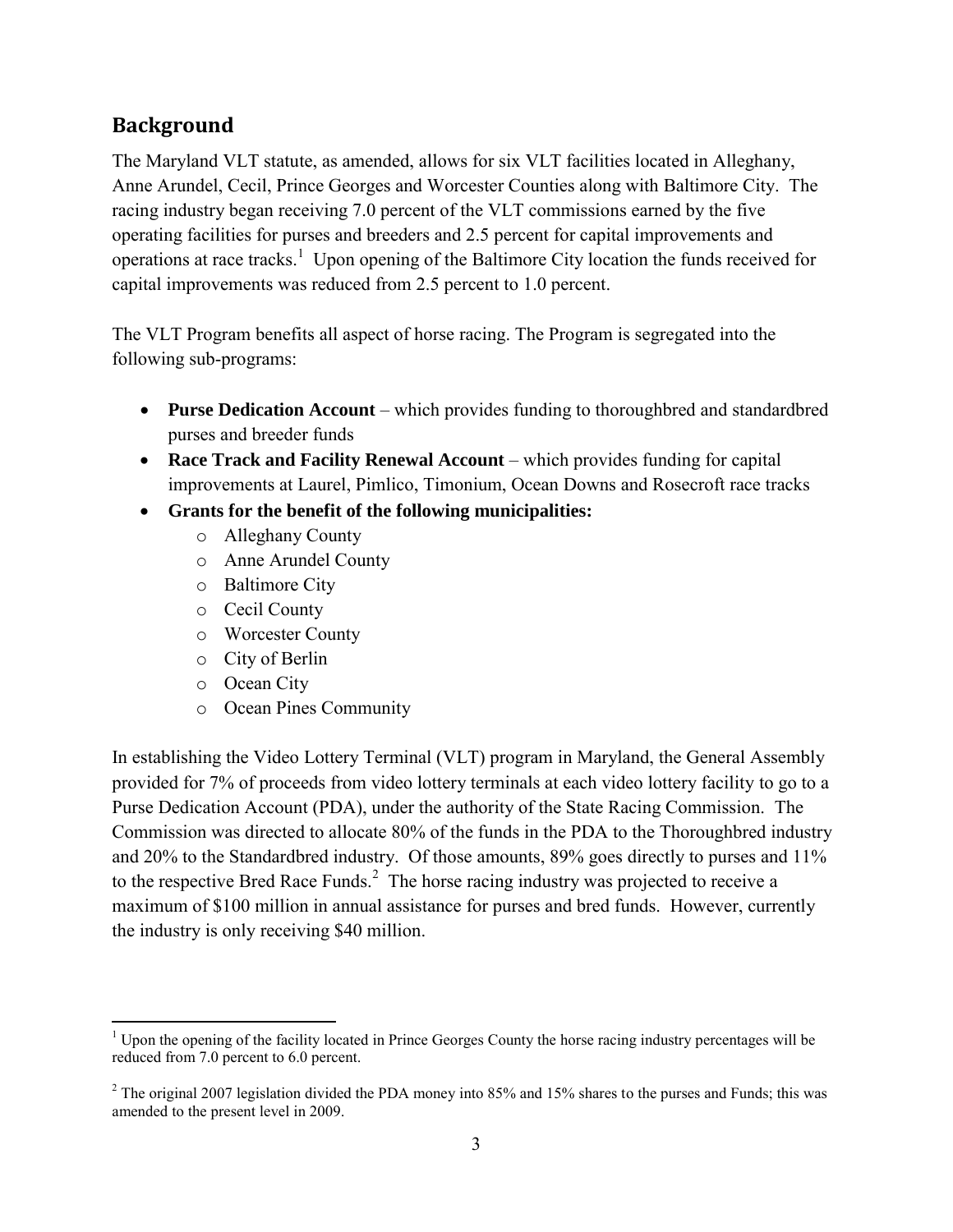### <span id="page-6-0"></span>**Role of VLT Programs in the Horse Racing Industry**

Historically, the main source of revenue in horse racing is generated by the public wagering on racing. Approximately 80 percent of the amount wagered is returned to the public in the form of winnings. The remaining 20 percent is allocated among the race track for operating expenses, the horsemen for payment of purses, the breeders for breeder/owner/stallion awards along with an allocation to the State. Wagering on races and the purses paid on those races has long been the cornerstone of the economic model of horseracing. Increased purses attract more horses, which in turn increases wagering resulting in increased revenue earned to the racing industry. Because of the proliferation and effect of other types of gambling on its product, there has been a continued and detrimental effect to the horseracing industry.

Because of the changing landscape of wagering, VLT support to purses has become a nationwide solution to revitalizing horse racing across the United States. Legislators across the country have evaluated the positive attributes and implemented the appropriate legislation to ensure the continued support and growth of horse racing in their respective states. Simply put, VLT revenue is now a part of the fabric of the U.S. horse racing industry.

The new economic model for Maryland incorporates the best of the successful models of other jurisdictions — an economic approach that relies on three aspects; live wagering, sale of the Maryland signal (simulcasting) to jurisdictions across the U.S. and continued VLT support, versus the historic approach of live wagering only at tracks. The VLT Program is the catalyst and provides for higher purses; higher purses attract more and better quality horses to the races; more and better quality horses provide for more wagering opportunities both at the tracks in Maryland and a better product to export (sell) to other jurisdictions... all of which equates to more revenue generated to support the Maryland horse industry.

Although Maryland was late to the VLT game, the current benefit to the State has been profound. The VLT revenue has revitalized the breeding industry in the State, thereby securing and ensuring the supply of horses that is crucial to racing's success. Wagering is increasing (albeit incrementally), which benefits all members of the industry; the track, the horsemen and the breeders. The Race Track and Facility Renewal Account (RFRA) program has and will continue to provide for not only remedial improvements to the tracks, but also significant capital improvements to the facilities.

*It is only through the continued support of Maryland's governor, leadership and members of the legislative houses that the Maryland horse industry will continue to grow and be able to provide the \$1.6 billion economic engine and more than 28,000 jobs to Marylanders. The Maryland Racing Commission recognizes the significant benefits of the VLT Program and respectfully requests that the VLT Program continue under its current structure.*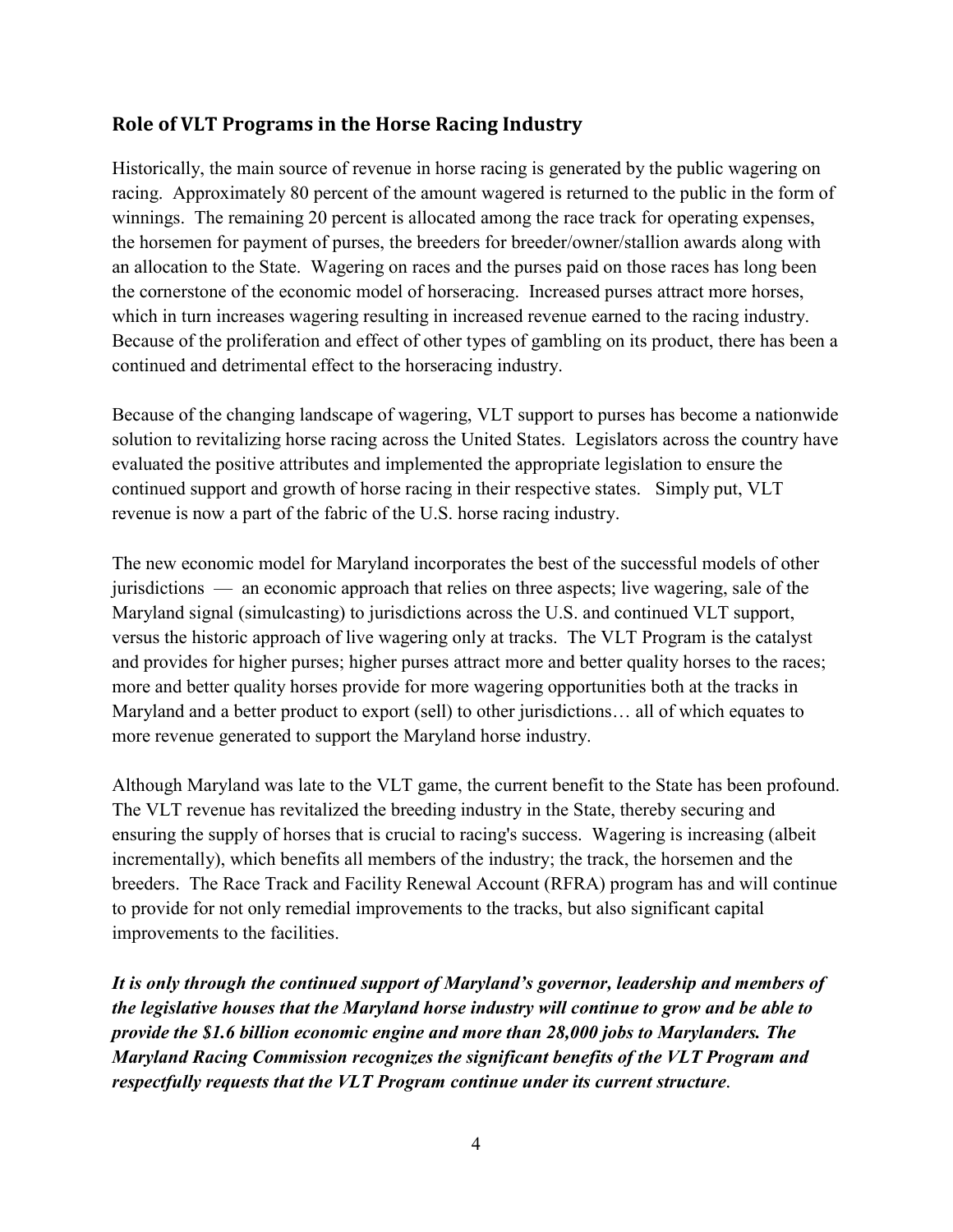# <span id="page-7-0"></span>**Analysis**

In preparing this Report, the Commission has looked at the impact of the VLT revenue, including both the PDA and RFRA on horse racing itself, on the horse breeding operations in the State, and on the general economy of the State.

#### <span id="page-7-1"></span>**Impact on Horse Racing**

1. Purses

 The infusion of VLT revenue to the Purse Dedication Account has changed the entire landscape of Maryland Racing. As illustrated in the below table, the Purse Dedication Account has grown significantly since the first VLT facility became operational in 2010.



<span id="page-7-2"></span>**Figure 1 - Purse Dedication Account History**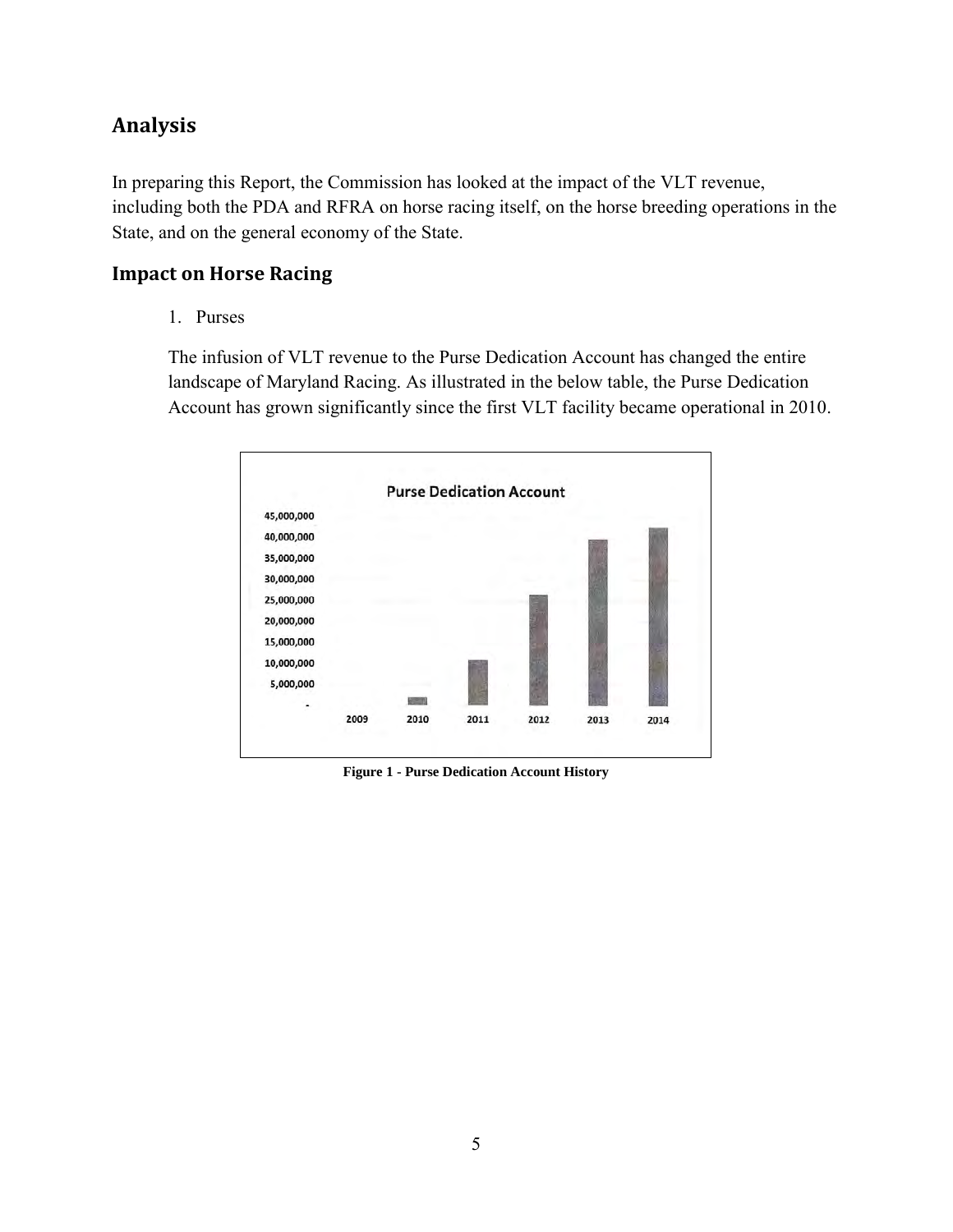As a result of the VLT revenue, Thoroughbred Purses, which include monies from mutuel wagering in addition to PDA funds, have grown as well, which is illustrated by the below chart.<sup>3</sup>



**Figure 2 - History of Thoroughbred Purses Paid**

<span id="page-8-0"></span>Standardbred purses have seen the same significant rise, illustrated by the below chart.



**Figure 3 - History of Standardbred Purses Paid**

<span id="page-8-1"></span> $\overline{a}$  $3$  For Figures 2 and 3, purses consist of percentages from mutuel pools and PDA.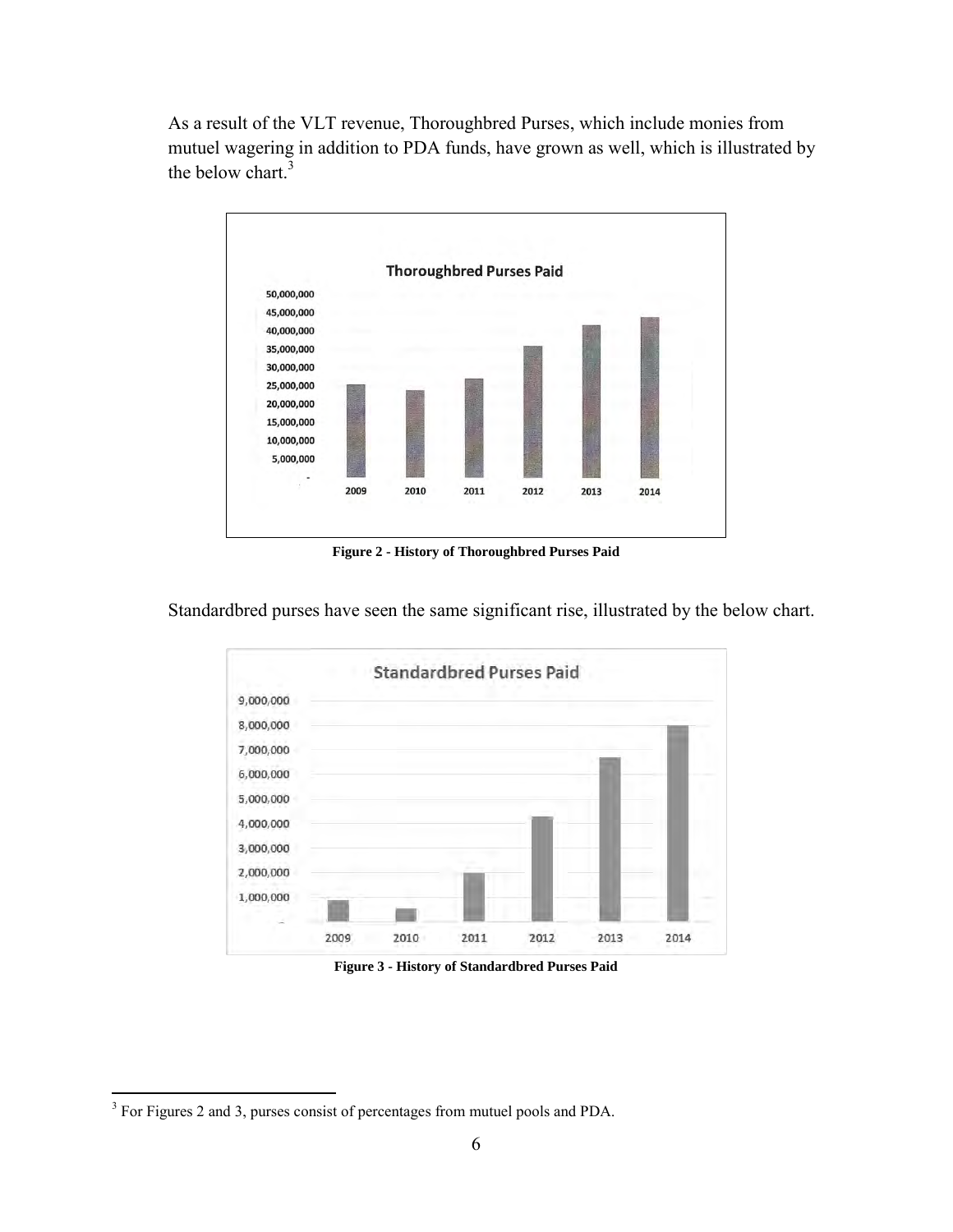#### 2. Horses

 Larger purses attract more and better horses. According to the Sunset Review of the Maryland Racing Commission (December 2013), between the years 2011 and 2012, "larger purses in Maryland have caused the average field per race (the average number of horses that run in a race) to increase from 7.6 to 7.9, while the average field per race in Delaware and West Virginia decreased from 7.6 to 6.9 and 8.4 to 8.1, respectively." Pg. 19. During this same time period, "the average number of thoroughbred horses that race per day also increased from 69.9 in calendar 2011 to 73.7 in calendar 2012, a 5.4% increase. Similarly, the total number of thoroughbred races that were run in the State increased 3.7% during the same time period." *Id.* The below chart from the Sunset Review illustrates these trends.



<span id="page-9-0"></span>**Figure 4 - Average Thoroughbred Field Sizes**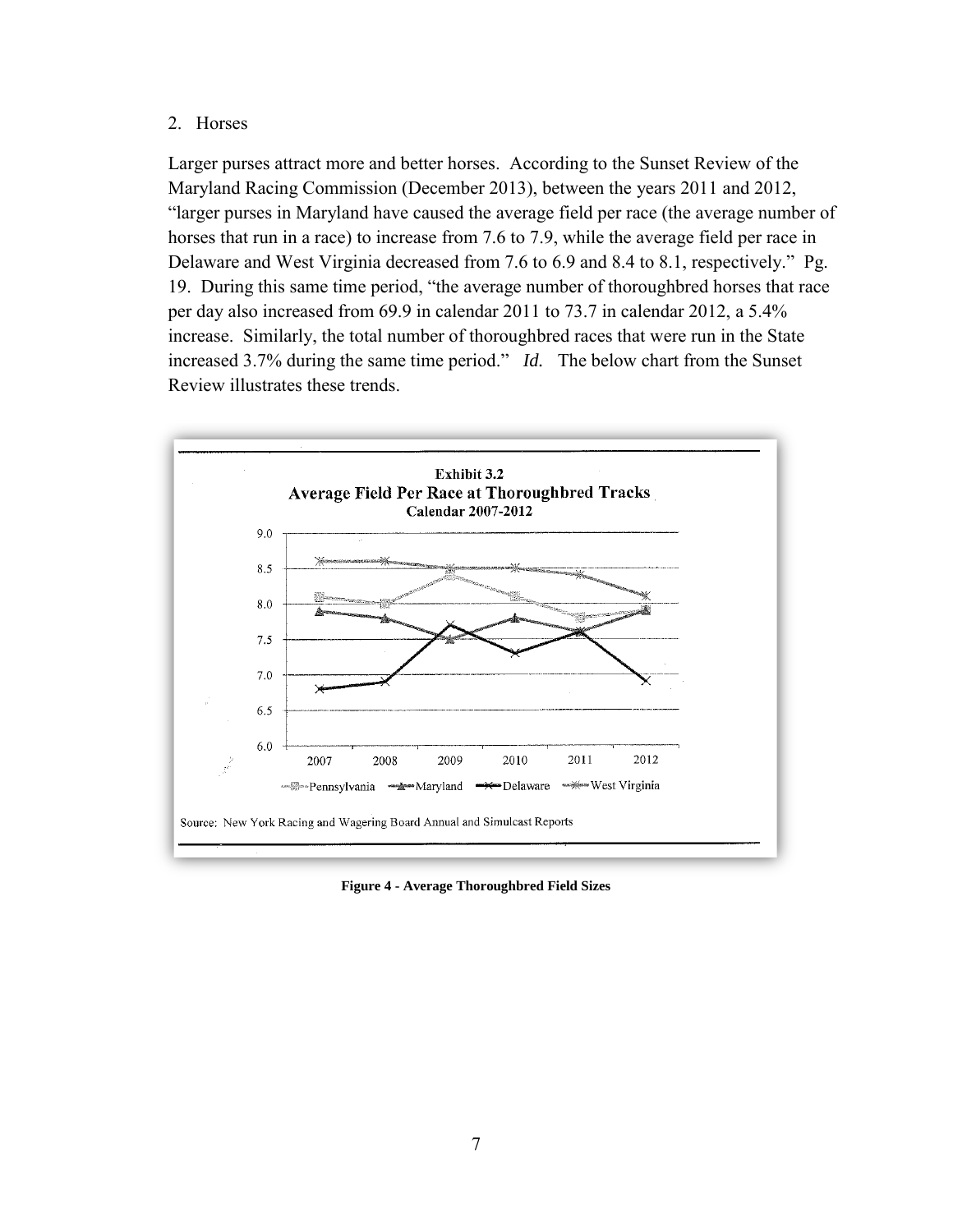#### 3. Export Signal

 The increased purses have garnered renewed interest in the Maryland racing product. Interest in the Maryland export (simulcast) signal has increased at every racetrack. Between 2009 and 2013, the export for Laurel has increased by 5.32 percent; Pimlico by 19.53 percent; Timonium by 27.81 percent; Ocean Downs by 12.96 percent and Rosecroft by 4 percent (the Rosecroft facility was closed in 2010 and 2011).<sup>4</sup> It is anticipated that this interest will only continue, as better horses vie for increased purses.

#### 4. Preakness

 In 2014, the Preakness Stakes, the second leg of the Triple Crown, was able to increase its purse from \$1,000,000.00 to \$1,500,000.00. The additional purse money helped to secure a record attendance day at Pimlico Race Course, where 123,469 patrons attended the event. At the time of the purse increase, the President of the Maryland Jockey stated that the purse increase "sends the message that [Maryland thoroughbred racing] is getting stronger and it sends the message to the industry that we're here, we're staying." He further noted that "over the last couple of years there have been things that have transpired that have helped improve the status of racing in Maryland."<sup>5</sup>

#### 5. Ten-Year Agreement.

In late 2010, after a local referendum on the proposed Anne Arundel County VLT facility passed, allowing construction of Maryland Live to proceed, the Maryland Jockey Club submitted a 2011 racing schedule to the Commission that included only 77 live racing days, down from 146 in 2010. This almost 50% drop in live racing would have been devastating to the horsemen, who could not survive with that level of races. With the assistance of the Governor's Office, an agreement was reached to use funds from RFRA to cover the costs of running a 146-day schedule at Laurel Park and Pimlico in 2011. The General Assembly subsequently approved use of RFRA for operating expenses at the tracks in 2012 and 2013. However, in late 2012, the MJC, the horsemen, and the breeders announced that they had entered into a 10-year agreement that, among other matters, provided for a guaranteed minimum 100 days of live racing at the tracks for the term of the agreement, with the horsemen and breeders having the opportunity to underwrite an additional 46 days at their cost. This has occurred each year since, giving Maryland a healthy live thoroughbred racing calendar.

 4 Maryland Racing Commission, 2013 Annual Report, pp. 11-15 .

<sup>5</sup> Maryland Jockey Club Press Conference, December 12, 2013.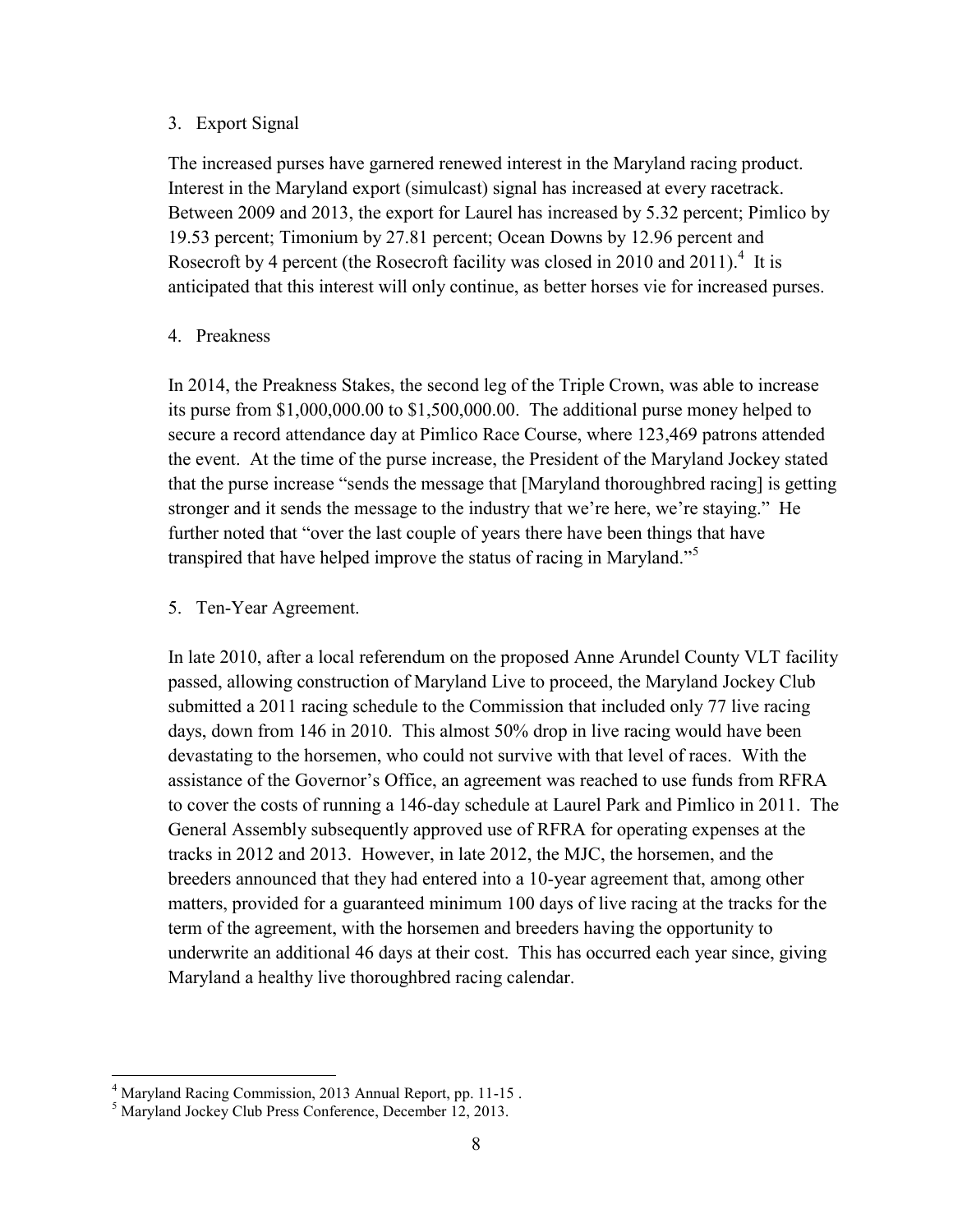6. Conclusion

In four short years the PDA has made it possible for significant forward progress to occur. Still Maryland purses are not as high as they need to be to return the State to the top echelon in racing, nationally. The commitment to the VLT Program, as legislated, will ensure that this revitalization continues.

## <span id="page-11-0"></span>**Racing Facility Renewal Account (RFRA)**

In addition to the Purse Dedication Account, the 2007 legislation provided for funding of the Racing Facility Renewal Account (RFRA), which was to receive 2.5% of VLT proceeds for the first 8 years of the operation of each facility, not to exceed \$40 million per year. The account funds are allocated with 80% to go to Pimlico, Laurel Park, and Timonium, and 20% to Rosecroft and Ocean Downs. The law requires each facility seeking RFRA funding to submit a capital construction plan, with a time line for implementation, to the Commission for its approval, before applying for grants, which must be matched by the licensee (with the exception of certain non-matching, capped funds designated for Timonium). The Commission, with the assistance of the Department of General Services, must monitor implementation of the approved plan, with the right to recapture grant monies if the project is not completed within the approved time frame. Legislation authorizing the Prince George's County VLT in 2012 reduced the maximum yearly amount dedicated to RFRA from \$40 million to \$20 million per year, reduced the distribution from 2.5% of VLT revenues to 1.75% (further reduced to 1% when Baltimore City is issued a license), and extended the time in which the Account would receive funds from 8 to 16 years after a facility began operations.

In 2011 the General Assembly directed that certain funds from the PDA and RFRA go to four tracks (excluding Timonium) for operating assistance for a two-year period. This temporary reallocation of funds was essential to the survival of the tracks during this time, but it meant that construction plans had to be delayed. The slower than anticipated timeline for all of the VLT facilities operations coming on line also delayed the accumulation of funds in RFRA.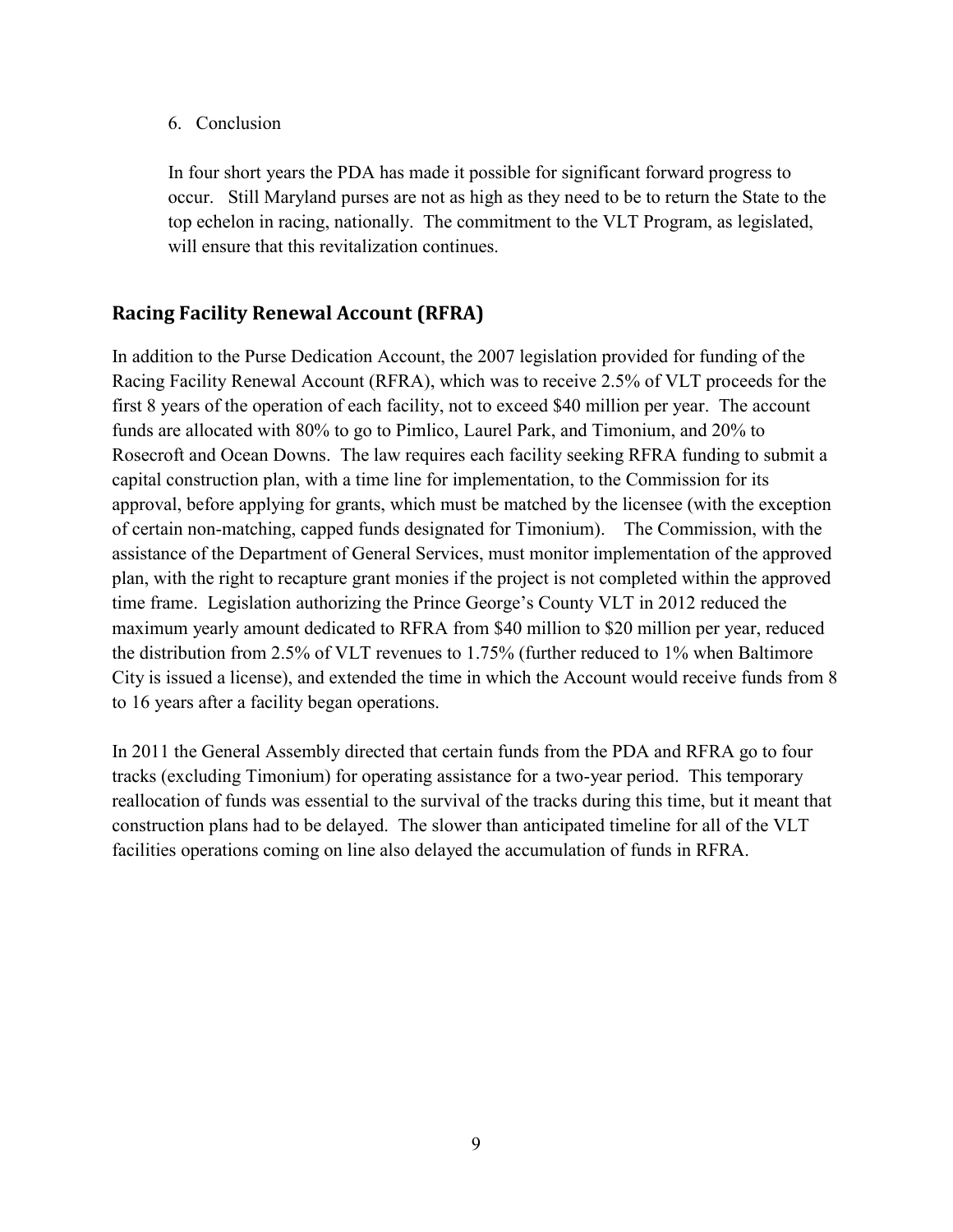

**Figure 5 - RFRA Account History** 

<span id="page-12-0"></span>Figure 5 is a chart of the funds in RFRA since the opening of the first VLT facility in 2010. Thus far, matching funds from the account have been used for upgrades at Ocean Downs, for major grandstand improvements and a new roof at Timonium (no match required), and for improvements at Pimlico and Laurel. The work at Ocean Downs included new barns, paddock improvements, track upgrades, a new tote board, additional parking facilities for horsemen, and improved handicap accessibility. The Pimlico improvements accomplished to-date include structural upgrades to the grandstand, improvements to the turf course, and elevator upgrades. At Laurel, matching funds have been used for improvements to the public areas, including a renovated restaurant and other technological improvements throughout the facility.

As this report is written the Maryland Jockey Club is commencing construction of new barns at Laurel Park. The new barn space will allow the relocation of horses and horsemen from the antiquated Bowie Racing Center to brand-new facilities at Laurel. Occupancy is anticipated by April 15, 2015.

Finally, the Maryland Jockey Club will soon announce a major capital program for Pimlico and Laurel Park, with a budget of \$250 million. As a combination of new construction and revitalization, the project will be focused on substantially improving the Preakness experience in order to create a world class event, with the construction of state of the art suites, boxes, and premium dining areas. The program will also include other amenities to help revitalize Pimlico and the surrounding area. It is anticipated that the program will begin in the  $4<sup>th</sup>$  quarter of 2015.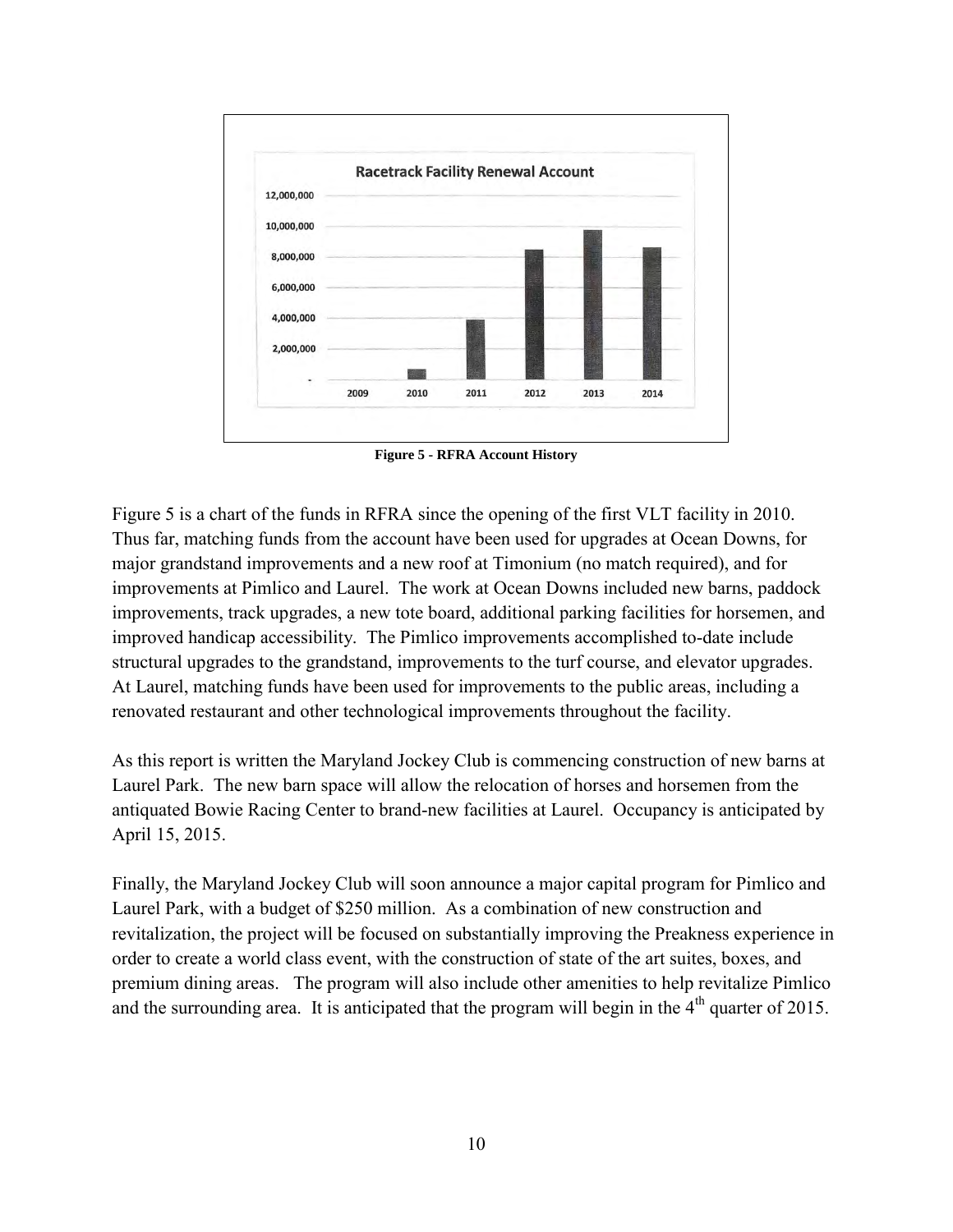# <span id="page-13-0"></span>**Impact on Breeding**

The impact of the current VLT revenue on the Maryland breeding industry has already been profound.

The breeding process takes three to four years, from the time a mare is bred until her first foal is able to compete on the racetrack as a two-year-old. In fact, most young horses do not begin to compete until they are late two-year-olds or early in their three-year-old year. There are significant upfront expenditures, including the cost of the mare and stud fees, before the foal is even born. There are significant costs involving transportation, veterinarians, farriers, insurance, and registration fees. Additional major expenses are associated with schooling young horses as well as maintaining them in training at the track as they mature.

In 2013, the Maryland Racing Commission's Breeding Industry Task Force recommended incentives for Maryland sired, bred and owned horses, The Maryland Racing Commission amended COMAR 09.10.01.49, Reward to Breeders, by expanding the owner's, breeders and stallion awards to horses that finish first, second or third in a maiden, allowance and/or claiming (for which the claiming price is \$10,000 or more) race. As a result, the Maryland breeding industry has been re-energized. Owner and breeder incentives are competitive or better than neighboring states. The effect of this change has already taken hold, as more horses are being bred in Maryland. The judicious use of the VLT revenues by the Commission and its stakeholders has and will continue to optimize the breeding industry, a vital part of Maryland's continued success.

#### <span id="page-13-1"></span>**Thoroughbred Breeding Program**

The number of Thoroughbred horses bred in the State has steadily increased since the initiation of the VLT Program. The chart below illustrates that the percentage increase of mares bred in Maryland is the highest of any state in the United States: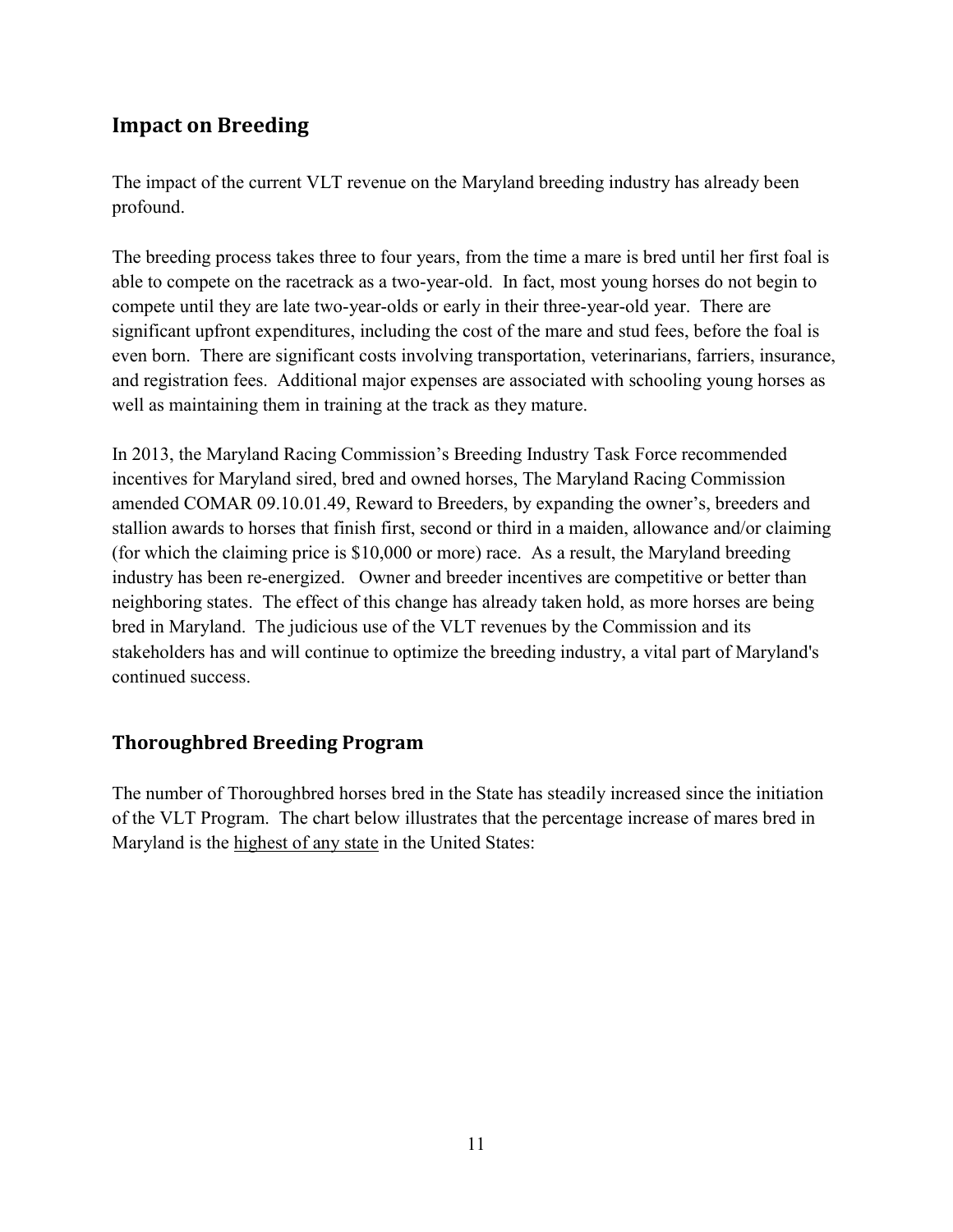| State/Province    | 2013<br><b>Stallions</b> | 2014<br><b>Stallions</b> | Pct.<br>Change | Bred   | Bred   | 2013 Mares 2014 Mares Pct. Change |  |
|-------------------|--------------------------|--------------------------|----------------|--------|--------|-----------------------------------|--|
| Kentucky          | 235                      | 233                      | $-0.9%$        | 15,695 | 16.826 | 7.2%                              |  |
| Florida           | 126                      | 122                      | $-3.2%$        | 2,853  | 2,910  | 2.0%                              |  |
| California        | 136                      | 143                      | 5.1%           | 2.332  | 2.472  | 6.0%                              |  |
| <b>New York</b>   | 62                       | 51                       | $-17.7%$       | 1,560  | 1,614  | 3.5%                              |  |
| Louisiana         | 137                      | 116                      | $-15.3%$       | 1.833  | 1.609  | $-12.2%$                          |  |
| <b>New Mexico</b> | 97                       | 84                       | $-13.4%$       | 971    | 871    | $-10.3%$                          |  |
| Oklahoma          | 89                       | 67                       | $-24.7%$       | 928    | 813    | $-12.4%$                          |  |
| Pennsylvania      | 53                       | 55                       | 3.8%           | 902    | 809    | $-10.3%$                          |  |
| Maryland          | 30                       | 33                       | 10.0%          | 647    | 751    | 16.1%                             |  |
| Texas             | 105                      | 88                       | $-16.2%$       | 865    | 735    | $-15.0%$                          |  |

**Figure 6 - Stallions/Mares Comparison by State** 

<span id="page-14-0"></span>Due to the VLT program, it has been possible to offer competitive incentive programs for owners to increase their investment in breeding in Maryland. It should be noted that the positive increases in breeding stock in Maryland have been paralleled by decreasing numbers in many other states. It can only be speculated that much of this change represents a positive flow back into Maryland of horses that had previously been moved to neighboring states to take advantage of enticing breeding programs elsewhere.

A reliable indicator of the effect of VLT program on Maryland Breeding is the positive changes that have occurred in the annual Thoroughbred Yearling Auction at the Maryland State Fairgrounds. This year, the sale featured 450 yearlings, a 14.5% increase over 2013, and Maryland bred horses (those born in Maryland) represented 28% of the total horses offered for sale. Maryland breds sold for a higher average price than those offered from other areas, and of the top ten horses sold seven were Maryland breds, showing that owners recognized the financial benefits of owning a Maryland horse. The VLT program has allowed for significant growth in the breeding industry. It is anticipated that this trend will continue as long as PDA funds are available to incentivize owners and breeders to locate and breed their horses in Maryland.

Another direct result of the positive atmosphere enveloping the breeding industry has been the renewed interest in standing stallions locally, as demonstrated by the positive growth in the number and quality of stallions entering Maryland in the past three years. In 2013, out of 30 total Maryland stallions, 19 are new to the State, with 15 of the new stallions commanding a stud fee of \$2,500 or more dollars. In Pennsylvania, for example, there are only 12 new stallions out of 27 and only five have a fee of \$2,500 or more dollars.<sup>6</sup>

There has been one new stallion farm that began operation in Chesapeake City. Other established farms in Cecil, Harford, and Carroll counties have significantly increased their stallion rosters. Increased breeding activity at these farms has led to increased boarding business

 $\overline{a}$ <sup>6</sup> *Mid Atlantic Thoroughbred*, December 2014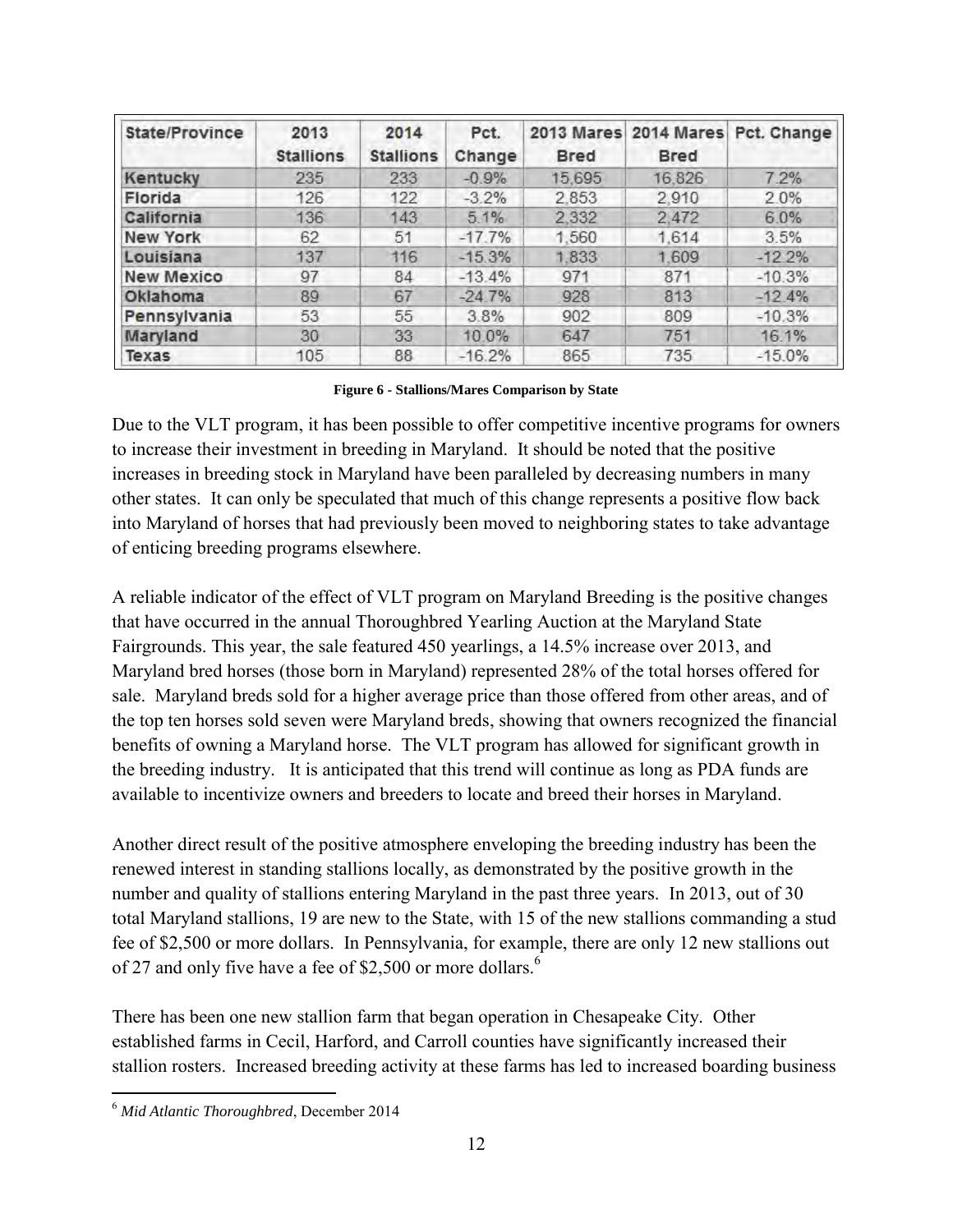at smaller, often struggling, farms in the surrounding countryside. This has resulted in associated increases in employment and the subsequent maintenance of critical areas of agricultural space.

## <span id="page-15-0"></span>**Standardbred Breeding**

In 2010, with Ocean Downs closed for construction and Rosecroft in bankruptcy, the Maryland Standardbred breeding industry was almost extinct. Many Standardbred horsemen and breeders left Maryland. There were only a handful of farms left, with only 12 stallions registered, breeding only 20 mares that year.

The VLT money has been an incentive for Maryland horsemen and breeders that moved out of Maryland to return. Also, horsemen and breeders from other states have taken notice and are bringing their stallions and mares to Maryland. This has had a positive impact on Maryland farms and infused money into the Maryland economy. When local farms do well, the small communities around them profit too. On both the Standardbred and Thoroughbred side, this brings increased job opportunities, the need for quality feed and hay products, local maintenance work on machinery and vehicles and many more dependent services.

| Year | <b>Number of</b><br><b>Stallions</b> | <b>Mares Bred</b> | <b>Maryland Standardbred</b><br><b>Racing Fund Total Purses</b> |  | <b>Income from VLT'S</b><br>January 1 thru<br>December 31 |            |       |
|------|--------------------------------------|-------------------|-----------------------------------------------------------------|--|-----------------------------------------------------------|------------|-------|
| 2010 | 12                                   | 20                | 552,975.00                                                      |  |                                                           | 42,608.14  |       |
| 2011 | 12                                   | 68                | 707,750.00                                                      |  |                                                           | 239,862.60 |       |
| 2012 | 16                                   | 51                | 970,850.00                                                      |  |                                                           | 582,719.08 |       |
| 2013 | 21                                   | 120               | 1,355,472.00                                                    |  |                                                           | 874.309.58 |       |
| 2014 | 35                                   | 248               | 1,813,515.00                                                    |  |                                                           | 930,000.00 | (est) |
| 2015 | 38<br>(est)                          | 275-300 (est)     | 2,000,000.00<br>(est)                                           |  |                                                           |            |       |

**Figure 7- History of Standardbred Resources<sup>7</sup>**

<span id="page-15-1"></span>The numbers that demonstrate the revitalization of the Standardbred Industry as a result of the VLT revenue is nothing short of remarkable. Figure 7 shows the pre-VLT horse population juxtaposed against the current numbers. The increases are huge. These Maryland horses are the lifeblood of the Standardbred Program and the tremendous turnaround is a **direct** result of the VLT Program.

 $\overline{a}$ <sup>7</sup> Maryland Standardbred Race Fund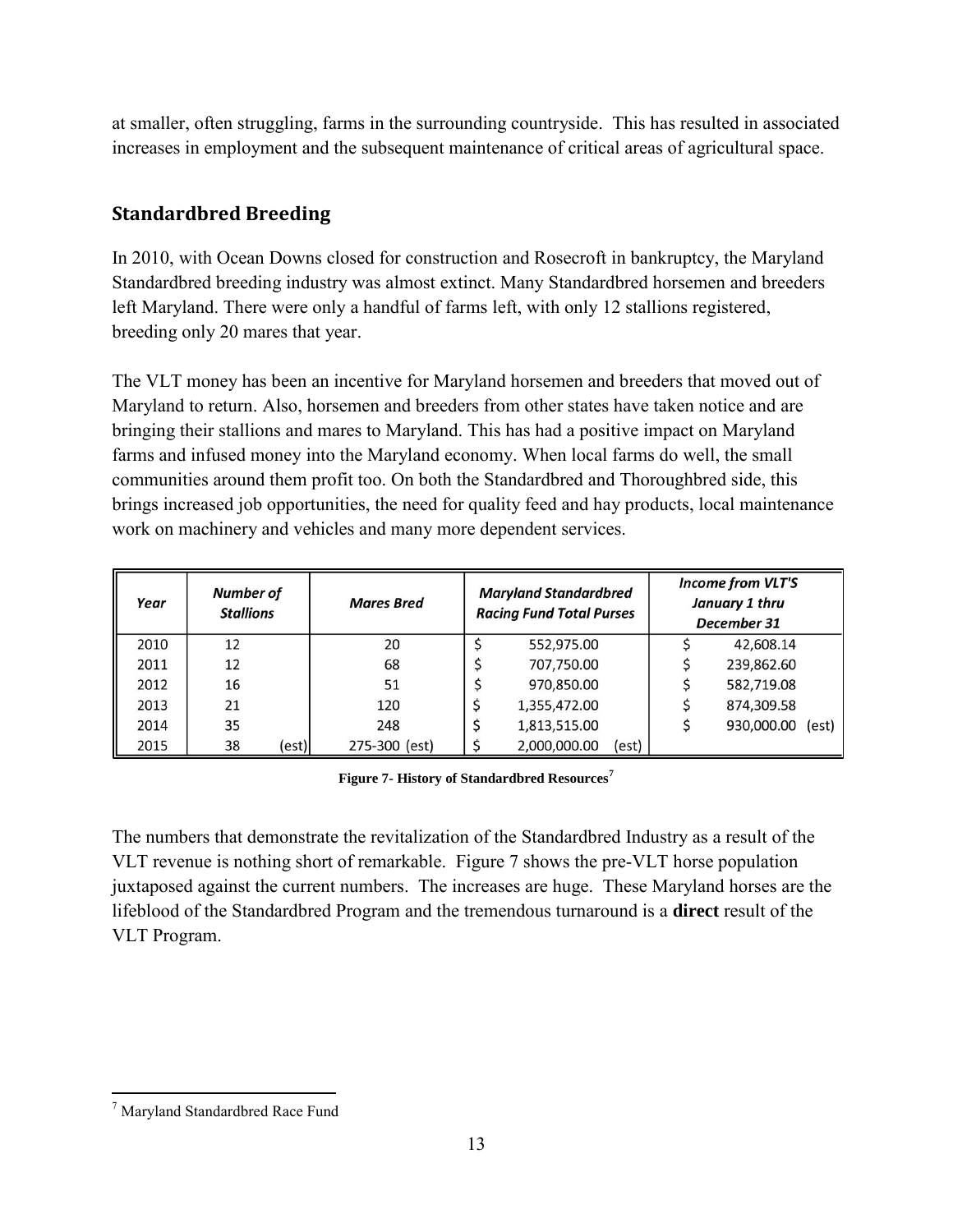### <span id="page-16-0"></span>**Economic Benefit to the State**

Thus far this report has chronicled the remarkable beneficial effect that funds derived from the VLT Program have provided for the horse industry. It is a story of rapid re-growth and revitalization. However, the positive impact of the program extends much further.

The worth of the economic impact on Maryland's economy is \$1.6 billion, with \$40,000,000 plus generated from the Preakness stakes alone. Over 65,000 Maryland citizens are involved within the horse industry and  $28,000$  jobs are directly dependent upon the horse industry.<sup>8</sup> Many of these jobs involve individuals with limited skill sets who might struggle to find jobs in another field of work. For comparison, there are only about 20,000 jobs in all of Cecil County.

Less apparent, but just as vital, to the State of Maryland is the role the horse industry plays in land use, land preservation and protection of the Chesapeake Bay. The economic impact of the agricultural component of the horse industry in Maryland ranks third highest of all agricultural components in the State behind the poultry and horticultural industries. It is the most significant of all livestock industries in the State. Because the horse industry is beginning to rebound, many farmers have been able to keep their farms in production by providing hay, straw and grain for horses. Presently about 600,000 acres of Maryland land is dependent upon the vitality of the horse industry.<sup>9</sup> Ten percent of land within the state is incorporated in some activity related to horses. It is important to understand that horse farms represent large tracts of land that are far less densely populated than for other types of animal production. There is less manure runoff, less fertilization, and more stabilization of soil due to the grass covered pastures. This is especially important in the protection of the Chesapeake Bay. If these farms ceased to exist, it is questionable if the State could afford to preserve this land. The role and economic significance that horse farms play in maintaining open space cannot be over emphasized.

Previously presented data demonstrate the steady increase in the horse population in Maryland. These figures are paralleled by a decrease in breeding and racing horses in our surrounding states. At present the VLT Program and its positive effect on the horse industry has caused a shift in population demographics in the mid-Atlantic region in favor of Maryland. A recent study indicated that each horse has a net economic impact upon the State of New York of \$92,100.<sup>10</sup> It is reasonable to conclude that similar effects will be felt in Maryland. The "ripple effect" created by growth in the horse population extends far beyond just the owners and caretakers of the horses and land. More horses require more farmers, veterinarians, transportation, feed, tack, and so forth. Increased facilities require contractors, electricians, plumbers, roofers, new tractors, trucks, etc. Increased attendance at the tracks stimulates local

 $\overline{a}$ <sup>8</sup>*American House Council Economic Impact Study*, Deloitte, 2005

<sup>9</sup> *Maryland Equine Census*, USDA National Agricultural Statistics Service, 2010

<sup>10</sup> *New York State Equine Industry Economic Impact Study*, 2012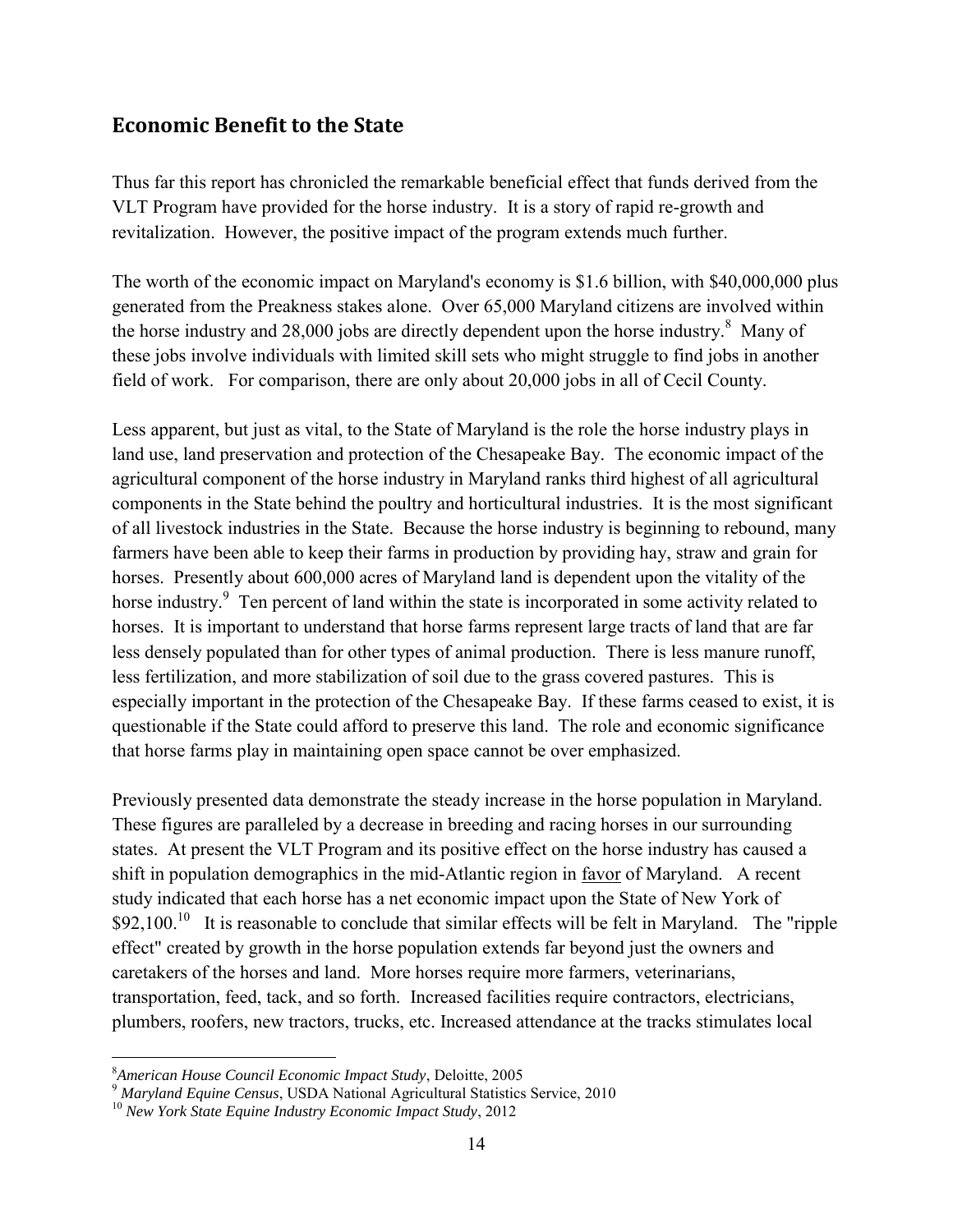small businesses (fuel stops, restaurants, hotels, etc.)

Clearly, the investment the State of Maryland has made in the equine industry has been a wise one. The return on investment for the citizens of Maryland has been significant and should continue for the foreseeable future. At the end of the day the horse industry has an enormously positive effect upon the Maryland state economy.

#### **An Investment in Horse Racing is an Investment in Maryland**.

## <span id="page-17-0"></span>**Future**

All facets of the racing industry recognize the symbiotic relationship between the stakeholders. The metaphor of a three-legged stool has been used in previous presentations and testimony and while somewhat simplistic it clearly illustrates the dependency of the racing partners on each other. The first leg is the horsemen who operate, manage, own and train the horses; the second leg is the breeders whose program guarantees the future supply of horses; and the third leg is the racetracks which provide the venue to live, train and race. Each leg is codependent and needs to remain level and viable.

Through the forging of the ten-year agreement, the breeder award program, the close working relationship of the stakeholders, and with the oversight of an active, engaged Racing Commission, the future of horse racing success looks brighter than it has for decades. It is clear, though, that future success depends on the continuation of funding from the PDA and RFRA.

As the U.S. horse racing industry continues to make positive changes to deal with new and in some cases unforeseen circumstances, so must Maryland. The Maryland Racing Commission needs to continue to examine, review, adjust and change, decades-old cost models, statutes, and regulations. VLT revenues give the Commission the ability and the breathing room to do this with the assurance that a healthy racing industry will continue.

The Commission will continue to work in concert with all of the racing stakeholders to address the existing issues and new ones as they arise, as well as remaining careful stewards of the monies entrusted to the industry from VLT revenues. The authority and responsibilities to address specific issues and the flexibility to make changes varies from issue to issue. However, by working together and with the continued support of the General Assembly, the Maryland Racing Commission is committed to taking the necessary steps to ensure the long term success of horse racing in Maryland.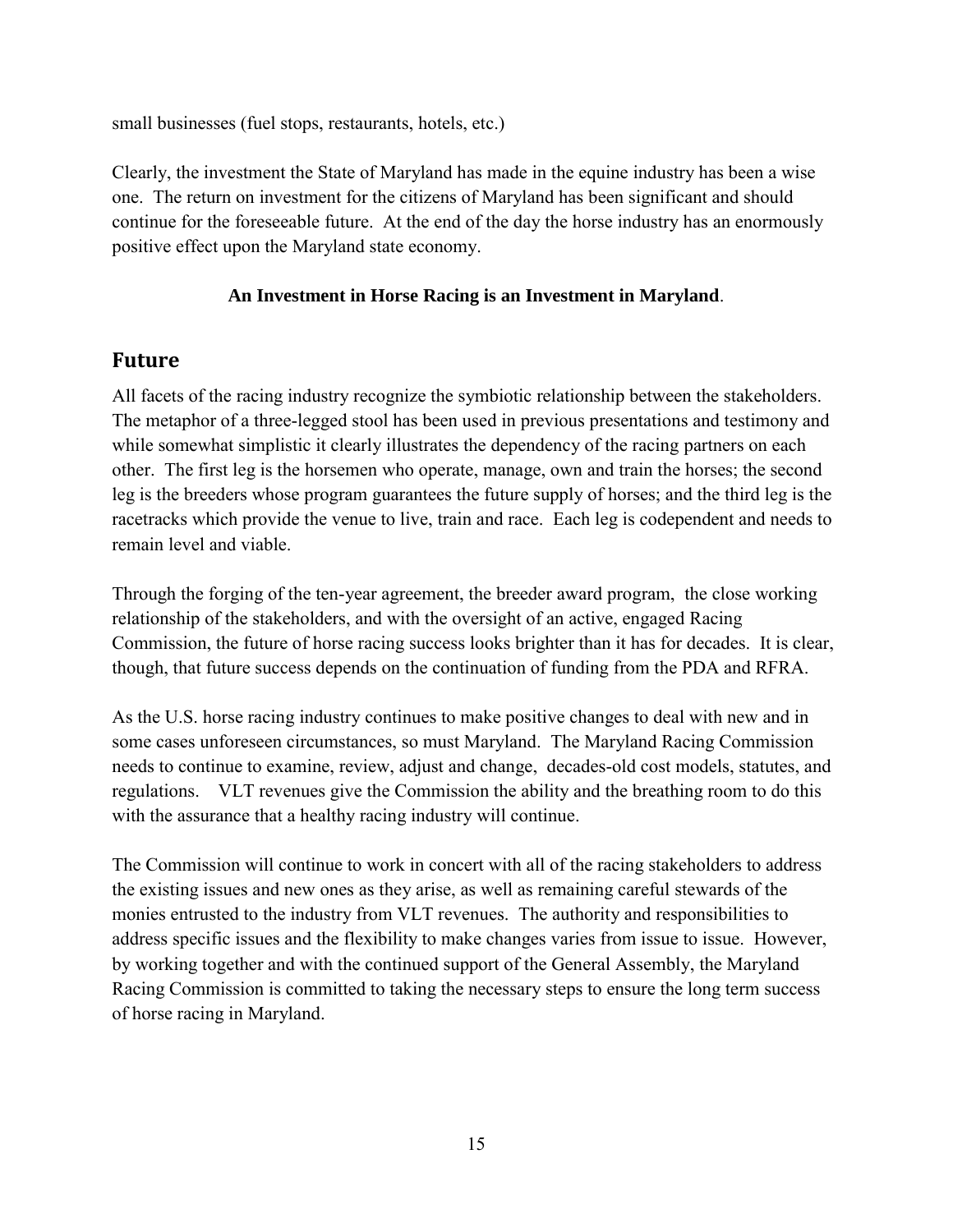## <span id="page-18-0"></span>**Recommendations**

The Commission has and will continue to function as the effective overseer of Maryland horse racing through its leadership and dedication to helping all stakeholders work together in the most productive way.

The Commission will continue to use all of the State's resources at its disposal, including fiscal accounting, information technology, legal advice, and management expertise to ensure that VLT monies will be strategically planned for, expended and controlled at every level.

The Commission will emphasize its role of overseeing the accounting and auditing of VLT or VLT-blended revenue that flows to third parties.

The Commission strongly believes that, at the end of the day, the success of an industry that benefits so many and provides so much financial benefit to the State and its citizens must be preserved.

Very succinctly the MRC has one basic, but vitally important recommendation.

### **CONTINUE VLT SUPPORT TO RACING AT THE LEVELS CURRENTLY PROVIDED FOR IN THE LAW**.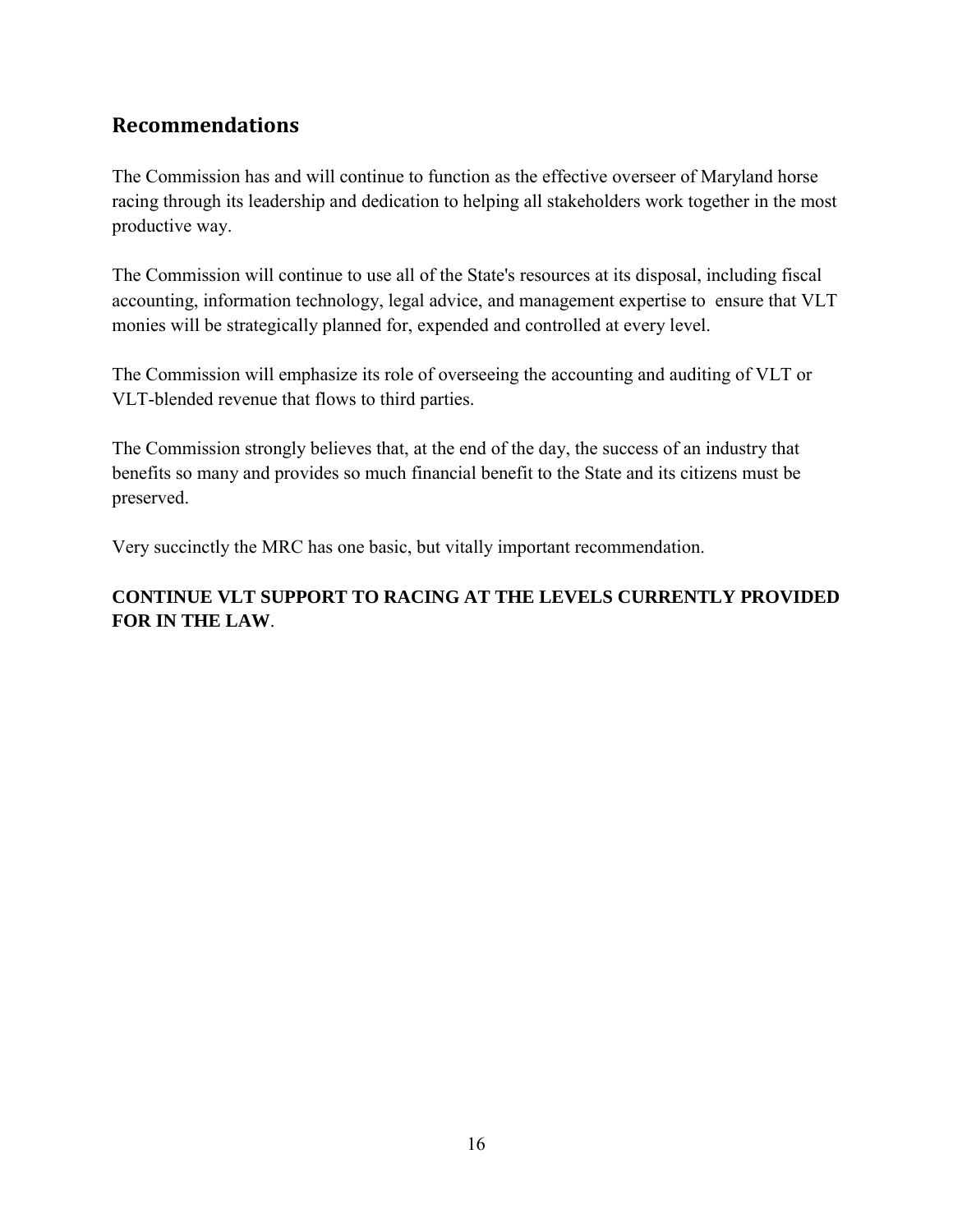#### **ADDENDUM**

While the infusion of VLT funds into purses and capital improvements has moved the racing industry forward on the road to recovery, there are ancillary issues that will also require the attention of the Commission and, in some instances, the General Assembly over the next few years. Some of them were addressed in the 2013 Sunset Report, while others fall outside the scope of that Report.

Some of these issues reflect the fact that the current law is based on an economic model where the main source of revenue to support racing activities comes from the takeout on wagering, including intertrack wagering. That is no longer the case. Thus, while VLT funds have an immediate, positive effect on some aspects of the industry, there is a need to insure that other essential components to the success of racing, which may receive only incidental benefit from the VLT funds, are not left behind.

For example, payments to the purse fund for Maryland Million Races and contributions to the Race Track Employees Pension Fund under Section 11-515 come from the mutuel pool. The pool has decreased due to the competition for the betting dollar, and this poses a problem for the funds that by statute depend on it.

Maryland Million Day is now the second most popular day on the thoroughbred racing calendar, and reflects the success of that program. The thoroughbred breeders believe that the Maryland Million program is the most important tool for encouraging regional horse breeders to do business in Maryland. As part of the program, all of the progeny of nominated Maryland stallions are eligible for annual purses and awards in excess of \$1 million, and mares from around the region are brought to Maryland to be bred so that their offspring are eligible to participate in the Maryland Million Day races. Surrounding states have similar programs, so it is very important that Maryland's remains active and adequately funded. Tying its funding to sources other than, or in addition to, the mutuel handle would insure its long-term success.

The Maryland Race Track Employees Pension Fund covers race track employees and is based on allocations from the mutuel handle. The Backstretch Employees Pension Fund provides a modest retirement income as a supplement to Social Security to individuals who have few other retirement alternatives. It covers anyone licensed by the Commission and employed in the care of horses on the backstretches of the tracks, including trainers, assistant trainers, grooms, exercise riders, pony riders, and hotwalkers. Neither of the funds is sustainable for the long term.

The operations of the Racing Commission are currently part of the General Fund budget. The position of assistant executive director was eliminated several years ago, leaving only the Executive Director to oversee an increasingly complex operation. The Sunset Report